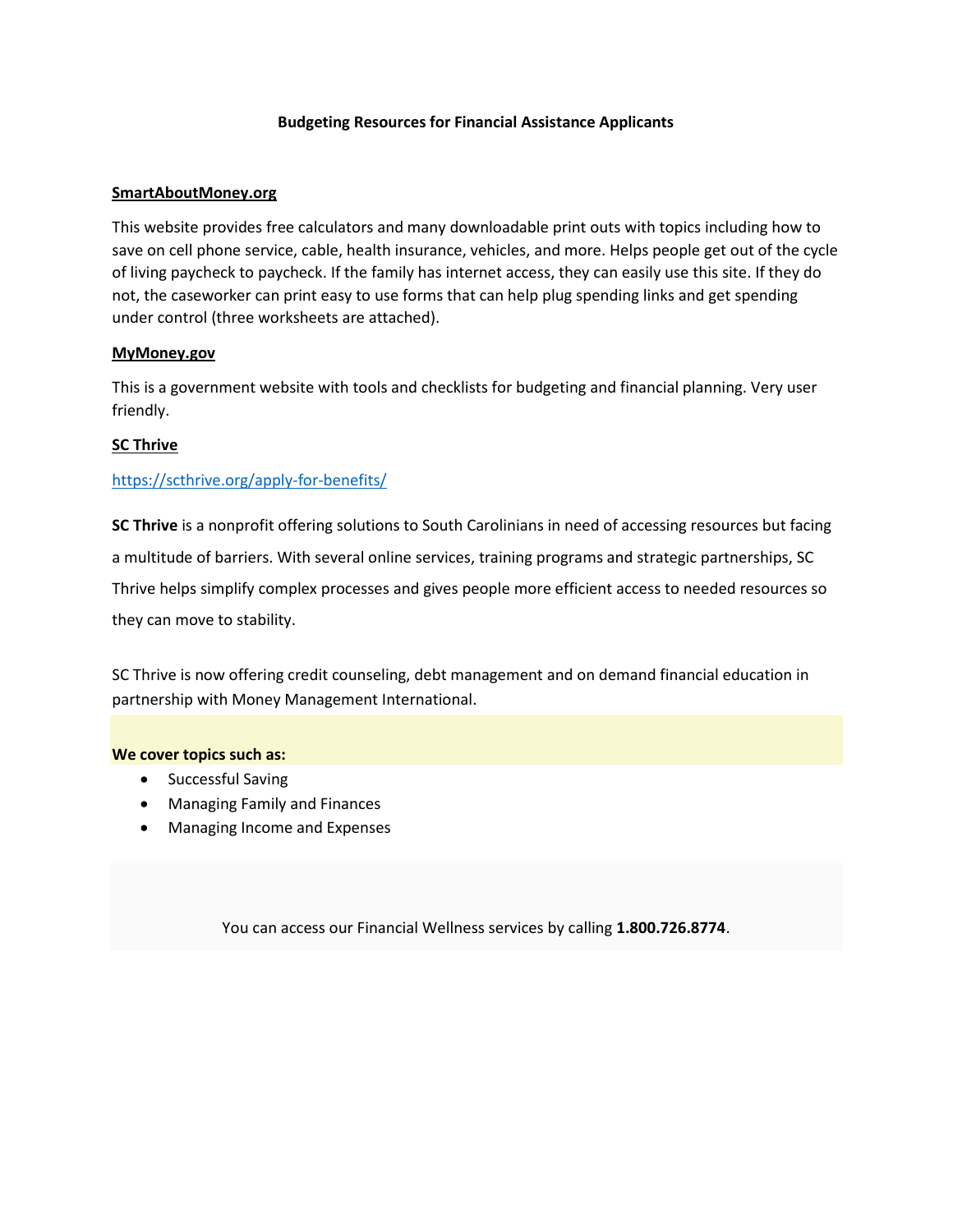# **MANAGING YOUR MONEY University Extension WORK SHEETS Extension Bulletin E-1779**

**Michigan State**

**Reprinted January 2001**

1

**Extension Family Resource Management Programs** 

## **WHAT IS OUR INCOME?**

Use this form to figure up how much income you have each month. Enter the amount from each source in the column according to the times it's paid to you. If weekly, multiply times 4 to get ''Total for

Month'' for right-hand column. If paid every 2 weeks, multiply times 2. Add up all the totals in the right-hand column to get your ''Total Income for the Month.''

| <b>Sources of</b><br>Income     | Amount<br>(Weekly) | <b>Amount</b><br>(Every Two Weeks) | Amount<br>(Monthly) | <b>Total</b><br>Income |
|---------------------------------|--------------------|------------------------------------|---------------------|------------------------|
| Wages (Take Home Pay)<br>Adults |                    |                                    |                     |                        |
| Children's Wages                |                    |                                    |                     |                        |
| Social Security                 |                    |                                    |                     |                        |
| <b>Unemployment Benefits</b>    |                    |                                    |                     |                        |
| Family Independence Agency      |                    |                                    |                     |                        |
| Food Stamps                     |                    |                                    |                     |                        |
| Child Support Payment           |                    |                                    |                     |                        |
| Other                           |                    |                                    |                     |                        |
| Other                           |                    |                                    |                     |                        |

**Total Income for the Month**

## **WHERE, WHAT, HOW MUCH DO WE OWE?**

Write in all debts including time payments, credit cards, loans, etc.

| <b>Where</b> $-$ (Place owed to) | For what $\qquad$ (Items) | <b>How much</b> |                        |          |  |  |  |
|----------------------------------|---------------------------|-----------------|------------------------|----------|--|--|--|
|                                  |                           | Total Debt      | <b>Monthly Payment</b> | Due Date |  |  |  |
|                                  |                           |                 |                        |          |  |  |  |
|                                  |                           |                 |                        |          |  |  |  |
|                                  |                           |                 |                        |          |  |  |  |
|                                  |                           |                 |                        |          |  |  |  |
|                                  |                           |                 |                        |          |  |  |  |
|                                  |                           |                 |                        |          |  |  |  |
|                                  |                           |                 |                        |          |  |  |  |
|                                  |                           |                 |                        |          |  |  |  |
|                                  |                           |                 |                        |          |  |  |  |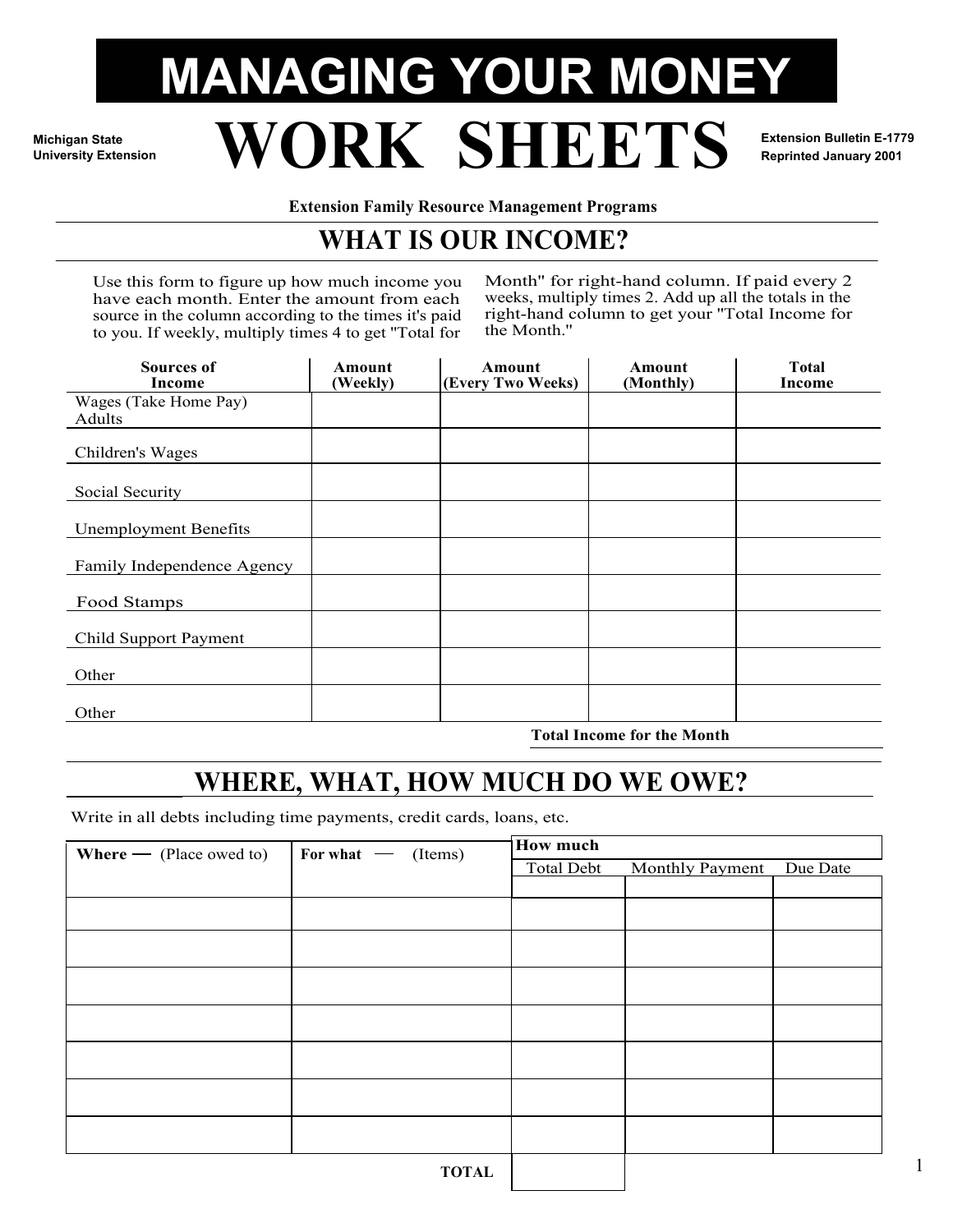## **When are monthly bills due?**

- 1. Write the number dates for this month on the calendar below.
- 2. Write in due dates for debt payments due this month.
- 3. Write in due dates for other monthly fixed expenses like rent, or utilities.

| MONTH. |      |       |      |        |      |      |
|--------|------|-------|------|--------|------|------|
| SUN.   | MON. | TUES. | WED. | THURS. | FRI. | SAT. |
|        |      |       |      |        |      |      |
|        |      |       |      |        |      |      |
|        |      |       |      |        |      |      |
|        |      |       |      |        |      |      |
|        |      |       |      |        |      |      |
|        |      |       |      |        |      |      |
|        |      |       |      |        |      |      |
|        |      |       |      |        |      |      |
|        |      |       |      |        |      |      |
|        |      |       |      |        |      |      |
|        |      |       |      |        |      |      |
|        |      |       |      |        |      |      |
|        |      |       |      |        |      |      |
|        |      |       |      |        |      |      |
|        |      |       |      |        |      |      |

## **OCCASIONAL BIG EXPENSES**

Some big expenses only come up once or twice a year. Write the item and estimated cost under the month you'll have to pay it. Do you also expect to

l

| Jan        |  |  |
|------------|--|--|
| <b>Feb</b> |  |  |
| Mar        |  |  |
| <u>Apr</u> |  |  |
| May        |  |  |
| June       |  |  |

spend money for school clothes in Aug/Sept? for Christmas gifts in Nov/Dec? If so, write them in.

Expense Expense

| July        |  |
|-------------|--|
| Aug         |  |
| <b>Sept</b> |  |
| $Oct$       |  |
| $Nov$       |  |
| <b>Dec</b>  |  |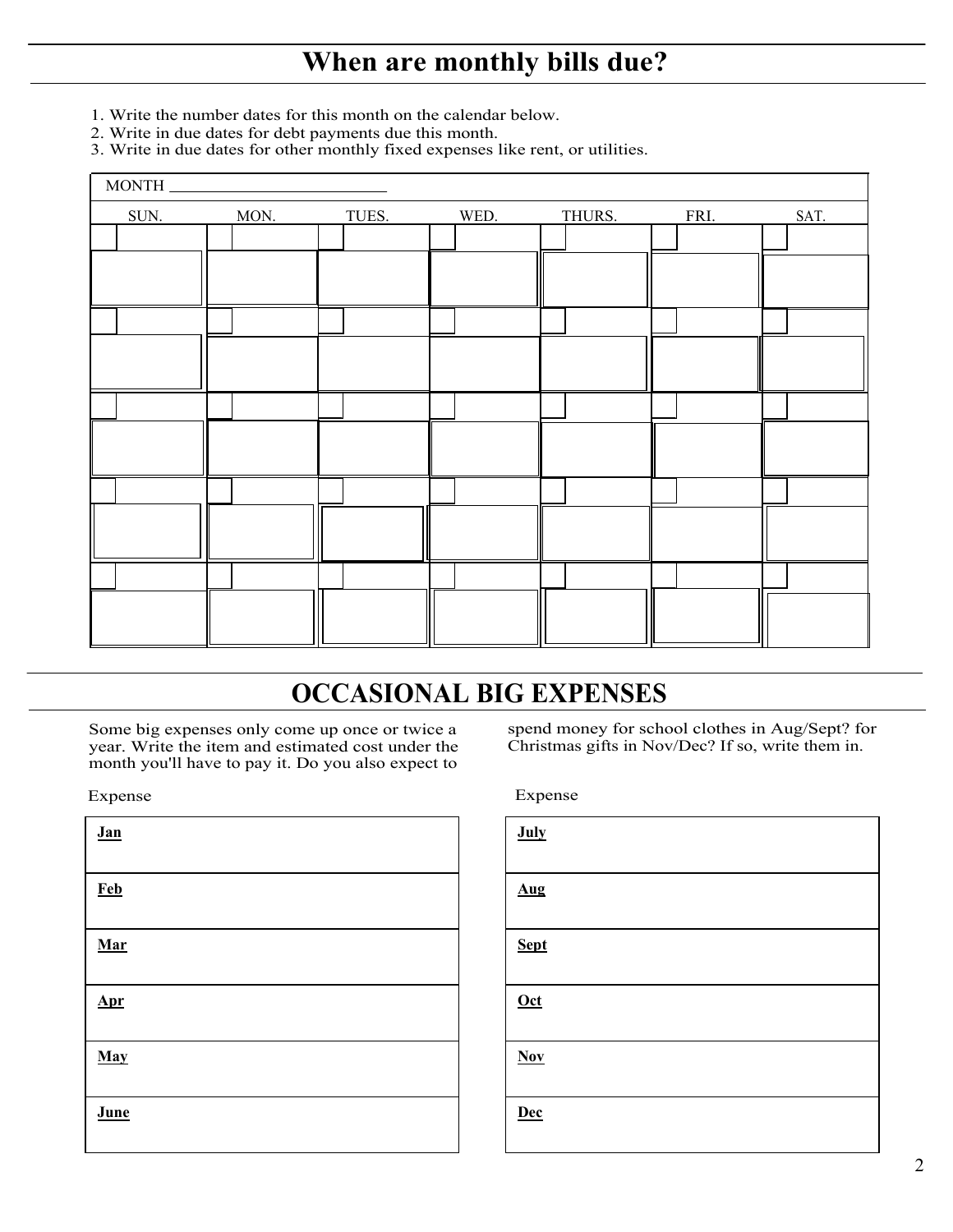#### **OUR SPENDING PLAN FIXED EXPENSES**

| Month                 | 20                                 | <b>Record of Spending</b> |                       |                     |
|-----------------------|------------------------------------|---------------------------|-----------------------|---------------------|
|                       |                                    | Date Due                  | <b>Planned Amount</b> | <b>Amount Spent</b> |
|                       | Housing: Rent or Mortgage Payment  |                           |                       |                     |
| Time Payments: Car    |                                    |                           |                       |                     |
|                       | Major Purchases                    |                           |                       |                     |
|                       | Loans                              |                           |                       |                     |
|                       | Other                              |                           |                       |                     |
| Credit Cards          |                                    |                           |                       |                     |
| Dues: Union, Club     |                                    |                           |                       |                     |
| Utilities:            | Heat                               |                           |                       |                     |
|                       | Electricity                        |                           |                       |                     |
|                       | Gas                                |                           |                       |                     |
|                       | Phone                              |                           |                       |                     |
|                       | Water, Sewer                       |                           |                       |                     |
|                       | Garbage                            |                           |                       |                     |
| Child Support/Alimony |                                    |                           |                       |                     |
|                       | Occasional Expenses Due This Month |                           |                       |                     |
| Other                 |                                    |                           |                       |                     |
| Other                 |                                    |                           |                       |                     |
|                       |                                    |                           | <b>TOTAL</b>          |                     |

#### **Planning Controllable Expenses**

The amount of money left in your monthly income, after taking out fixed expenses, is what you have to spend on controllable expenses. You will have to spend money on some of these items, but you can decide how much to spend.

\$ Income

| <b>Fixed Expenses</b>                             |  |
|---------------------------------------------------|--|
| <b>Amount</b> for<br><b>Controllable Expenses</b> |  |

To plan, estimate how much you think you would spend for all food (including school lunches and eating out) in a month. Write in the amount in pencil. (If it's easier, figure how much you'd use for<br>each kind of food expense – groceries, school each kind of food expense – groceries, school<br>lunch, eating out IF you have all 3 expenses, and then add up for your total food, do the same for each of the 9 categories.

Add up the 9 totals and see if it comes to not more than the amount available for controllable expenses for that month. If it is more, go back and refigure to spend less in some categories so you don't plan to spend more than the income you have.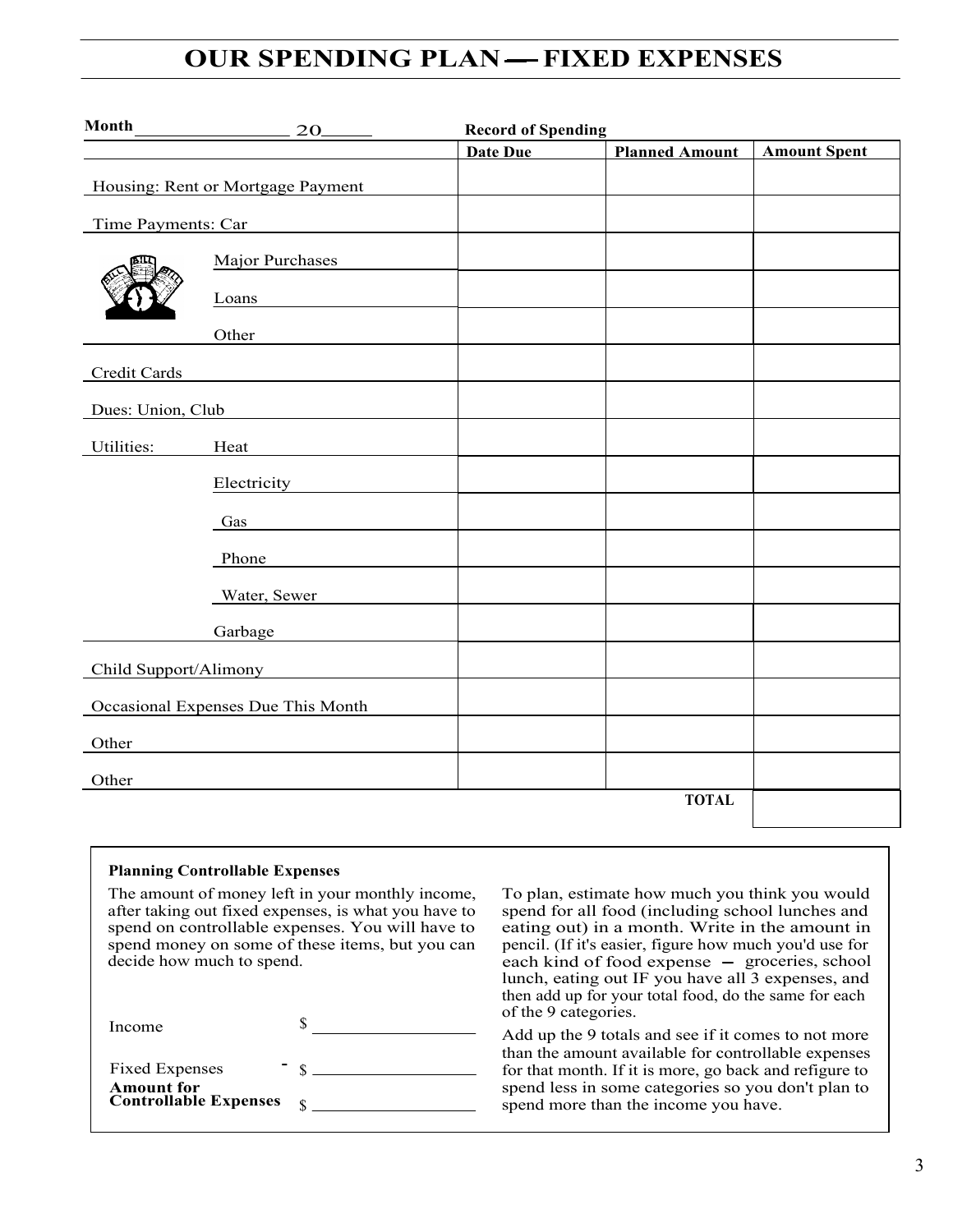### **OUR SPENDING PLAN — CONTROLLABLE EXPENSES**

| <b>Class of Expenses</b>                                   | \$ Planned Weekly | \$ Planned Monthly |
|------------------------------------------------------------|-------------------|--------------------|
| FOOD: Groceries, Eating Out, School Lunch, etc.            |                   |                    |
|                                                            |                   |                    |
|                                                            |                   |                    |
|                                                            |                   |                    |
|                                                            |                   |                    |
|                                                            |                   |                    |
| TRANSPORTATION: Car, Gas, Repairs, Parking, Bus,           |                   |                    |
| Taxi, etc.                                                 |                   |                    |
|                                                            |                   |                    |
|                                                            |                   |                    |
|                                                            |                   |                    |
| HOUSEHOLD OPERATIONS: Repairs, Cleaning Supplies,          |                   |                    |
| Paper Supplies, Laundry, etc.                              |                   |                    |
|                                                            |                   |                    |
|                                                            |                   |                    |
|                                                            |                   |                    |
| FURNISHINGS: Dishes, Towels, Rental of Furniture, etc.     |                   |                    |
|                                                            |                   |                    |
|                                                            |                   |                    |
|                                                            |                   |                    |
|                                                            |                   |                    |
|                                                            |                   |                    |
| CLOTHING: Clothing for Family, Repairs, Dry Cleaning, etc. |                   |                    |
|                                                            |                   |                    |
|                                                            |                   |                    |
|                                                            |                   |                    |
|                                                            |                   |                    |
| PERSONAL and RECREATION: Hair care, Cosmetics, Cable       |                   |                    |
| TV, Pop, Tobacco, Alcohol, Sports, Movies, Bingo, etc.     |                   |                    |
|                                                            |                   |                    |
|                                                            |                   |                    |
|                                                            |                   |                    |
|                                                            |                   |                    |
| MEDICAL CARE: Doctor, Dentist, Glasses, Hospital or        |                   |                    |
| Clinic, Medicine                                           |                   |                    |
|                                                            |                   |                    |
|                                                            |                   |                    |
|                                                            |                   |                    |
| EDUCATION: Tuition or Fees, School Supplies,               |                   |                    |
| Newspapers, Magazines, Lessons in Music, Dance, etc.,      |                   |                    |
| Clubs, such as Scouting, 4-H, etc., Other                  |                   |                    |
|                                                            |                   |                    |
|                                                            |                   |                    |
| SPECIAL EXPENSES: Gifts, Contributions, Church,            |                   |                    |
| Allowances, Babysitting, Day Care, Savings, etc.           |                   |                    |
|                                                            |                   |                    |
|                                                            |                   |                    |
|                                                            |                   |                    |
|                                                            |                   |                    |
|                                                            |                   |                    |
|                                                            |                   |                    |

I

I *I*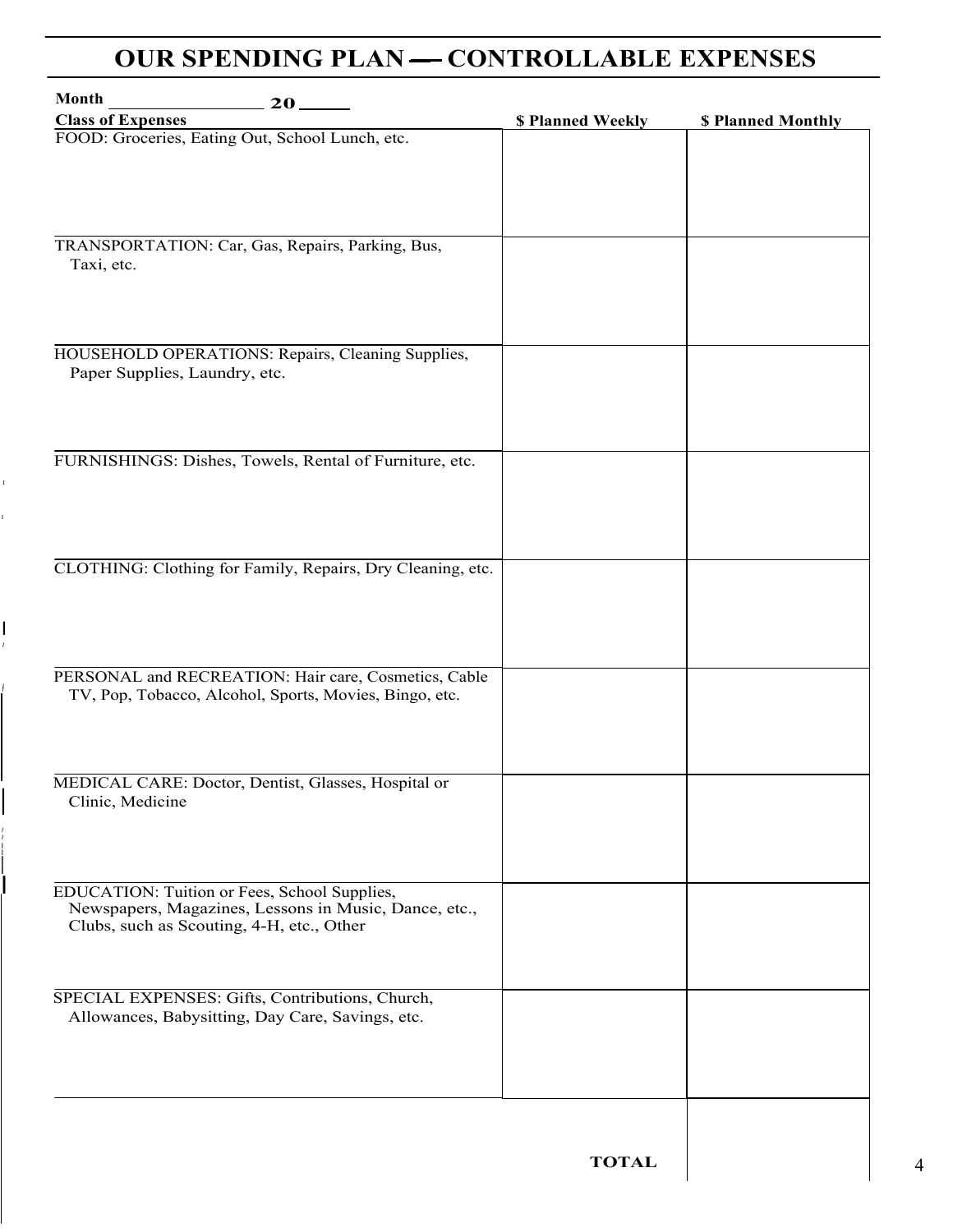## **RECORD OF CONTROLLABLE EXPENSES**

 $month$  20

| <b>FOOD</b> | \$ Planned             |                          |  |      | <b>HOUSEHOLD</b><br><b>OPERATION</b> |
|-------------|------------------------|--------------------------|--|------|--------------------------------------|
|             | groceries, eating out, |                          |  |      | repairs, clean                       |
|             | school lunch, etc.     |                          |  |      | supplies, laur                       |
| Date        | Items                  | $\overline{\mathcal{S}}$ |  | Date | Items                                |
|             |                        |                          |  |      |                                      |
|             |                        |                          |  |      |                                      |
|             |                        |                          |  |      |                                      |
|             |                        |                          |  |      |                                      |
|             |                        |                          |  |      |                                      |
|             |                        |                          |  |      |                                      |
|             |                        |                          |  |      |                                      |
|             |                        |                          |  |      |                                      |
|             |                        |                          |  |      |                                      |
|             |                        |                          |  |      |                                      |
|             |                        |                          |  |      |                                      |
|             |                        |                          |  |      |                                      |
|             |                        |                          |  |      |                                      |
|             |                        |                          |  |      |                                      |
|             |                        |                          |  |      |                                      |
|             |                        |                          |  |      |                                      |
|             |                        |                          |  |      |                                      |
|             |                        |                          |  |      |                                      |
|             |                        |                          |  |      |                                      |
|             |                        |                          |  |      |                                      |
|             |                        |                          |  |      | T                                    |
|             |                        |                          |  |      |                                      |
|             |                        |                          |  |      |                                      |
|             |                        |                          |  |      |                                      |
|             |                        |                          |  |      | <b>CLOTHING</b>                      |
|             |                        |                          |  |      | clothing for f                       |
|             |                        |                          |  |      | repairs, dry c                       |
|             | <b>Total</b>           |                          |  | Date | Items                                |
|             |                        |                          |  |      |                                      |
|             | <b>FURNISHINGS</b>     |                          |  |      |                                      |
|             | \$ Planned             |                          |  |      |                                      |
|             | dishes, towels, rental |                          |  |      |                                      |
|             | of furniture, etc.     |                          |  |      |                                      |
| Date        | Items                  | \$                       |  |      |                                      |
|             |                        |                          |  |      |                                      |
|             |                        |                          |  |      |                                      |
|             |                        |                          |  |      |                                      |
|             |                        |                          |  |      |                                      |
|             |                        |                          |  |      |                                      |
|             |                        |                          |  |      |                                      |
|             |                        |                          |  |      |                                      |
|             |                        |                          |  |      |                                      |
|             |                        |                          |  |      |                                      |
|             |                        |                          |  |      |                                      |
|             |                        |                          |  |      |                                      |

| <b>FOOD</b><br>\$ Planned |                                                                                   |    | <b>HOUSEHOLD<br/>OPERATIONS \$ Planned</b> |                                                     |              | <b>TRANSPORTATION</b><br>\$ Planned |                |                                                            |                    |  |
|---------------------------|-----------------------------------------------------------------------------------|----|--------------------------------------------|-----------------------------------------------------|--------------|-------------------------------------|----------------|------------------------------------------------------------|--------------------|--|
|                           | groceries, eating out,                                                            |    |                                            | repairs, cleaning & paper                           |              |                                     |                | car, gas, repairs, parking,                                |                    |  |
| Date                      | school lunch, etc.<br>Items                                                       | \$ |                                            | supplies, laundry, etc.<br>Date Items               | $\$$         |                                     |                | bus, taxi, etc.<br>Date Items                              | $\$$               |  |
|                           |                                                                                   |    |                                            |                                                     |              |                                     |                |                                                            |                    |  |
|                           |                                                                                   |    |                                            |                                                     |              |                                     |                |                                                            |                    |  |
|                           |                                                                                   |    |                                            |                                                     | <b>Total</b> |                                     |                |                                                            |                    |  |
|                           |                                                                                   |    |                                            | <b>CLOTHING</b>                                     |              |                                     |                |                                                            |                    |  |
|                           |                                                                                   |    |                                            | clothing for family,<br>repairs, dry cleaning, etc. | \$ Planned   |                                     |                |                                                            |                    |  |
|                           | <b>Total</b>                                                                      |    |                                            | Date Items                                          | \$           |                                     |                | <b>Total</b>                                               |                    |  |
|                           | FURNISHINGS <sub>\$</sub> Planned<br>dishes, towels, rental<br>of furniture, etc. |    |                                            |                                                     |              |                                     | <b>MEDICAL</b> | CARE<br>doctor, dentist, glasses,<br>hospital, or medicine | \$ Planned         |  |
| Date                      | Items                                                                             | \$ |                                            |                                                     |              |                                     | Date           | Items                                                      | $\mathbf{\hat{S}}$ |  |
|                           |                                                                                   |    |                                            |                                                     |              |                                     |                |                                                            |                    |  |
|                           |                                                                                   |    |                                            |                                                     |              |                                     |                |                                                            |                    |  |
|                           |                                                                                   |    |                                            |                                                     |              |                                     |                |                                                            |                    |  |
|                           |                                                                                   |    |                                            |                                                     |              |                                     |                |                                                            |                    |  |
|                           |                                                                                   |    |                                            |                                                     |              |                                     |                |                                                            |                    |  |
|                           |                                                                                   |    |                                            |                                                     |              |                                     |                |                                                            |                    |  |
|                           |                                                                                   |    |                                            |                                                     |              |                                     |                |                                                            |                    |  |

bus, taxi, etc.

| <b>INGS</b> <sub>\$</sub> Planned |              | MEDICAL \$ Planned                                         |
|-----------------------------------|--------------|------------------------------------------------------------|
| wels, rental<br>ire, etc.         |              | CARE<br>doctor, dentist, glasses,<br>hospital, or medicine |
| $\mathbf S$<br>1S                 |              | Items<br>Date  <br>$\boldsymbol{\mathsf{S}}$               |
|                                   |              |                                                            |
|                                   |              |                                                            |
|                                   |              |                                                            |
|                                   |              |                                                            |
|                                   |              |                                                            |
|                                   |              |                                                            |
|                                   |              |                                                            |
|                                   |              |                                                            |
|                                   |              |                                                            |
|                                   |              |                                                            |
| <b>Total</b>                      | <b>Total</b> | <b>Total</b>                                               |

l ı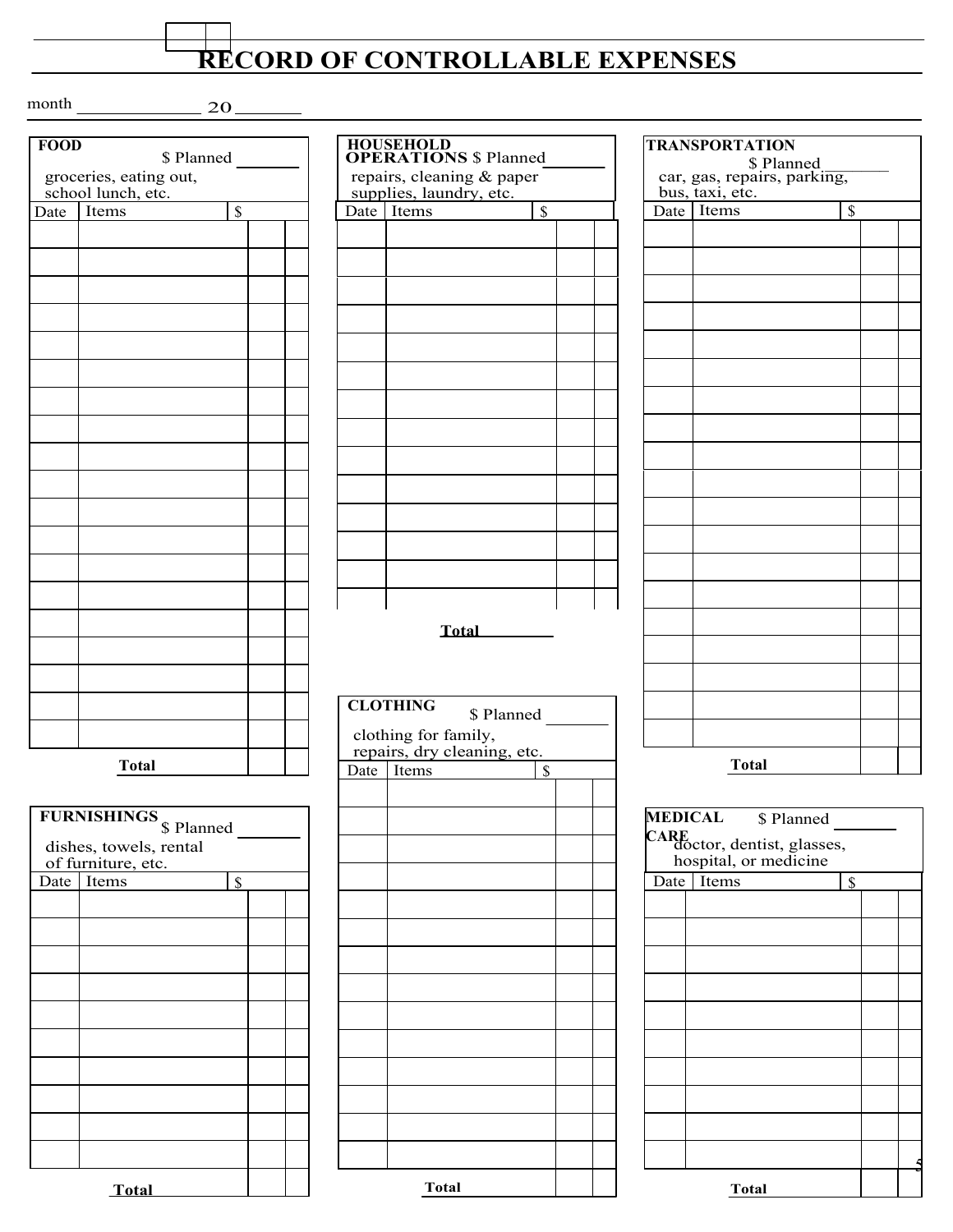### RECORD OF CONTROLLABLE EXPENSES

Month

j

20

| <b>SPECIAL</b><br>\$ Planned<br><b>EXPENSES</b><br>gifts, contributions, allowances,<br>childcare, savings, etc. |              |                          | <b>EDUCATION</b><br>\$ Planned<br>fees, school, papers,<br>magazines, lessons, clubs |              |                          | <b>PERSONAL &amp;<br/>RECREATION \$ Planned</b><br>personal care, entertainment |  |              |               |  |  |
|------------------------------------------------------------------------------------------------------------------|--------------|--------------------------|--------------------------------------------------------------------------------------|--------------|--------------------------|---------------------------------------------------------------------------------|--|--------------|---------------|--|--|
|                                                                                                                  | Date Items   | $\overline{\mathcal{S}}$ |                                                                                      | Date Items   | $\overline{\mathcal{S}}$ |                                                                                 |  | Date Items   | $\mathcal{S}$ |  |  |
|                                                                                                                  |              |                          |                                                                                      |              |                          |                                                                                 |  |              |               |  |  |
|                                                                                                                  |              |                          |                                                                                      |              |                          |                                                                                 |  |              |               |  |  |
|                                                                                                                  |              |                          |                                                                                      |              |                          |                                                                                 |  |              |               |  |  |
|                                                                                                                  |              |                          |                                                                                      |              |                          |                                                                                 |  |              |               |  |  |
|                                                                                                                  |              |                          |                                                                                      |              |                          |                                                                                 |  |              |               |  |  |
|                                                                                                                  |              |                          |                                                                                      |              |                          |                                                                                 |  |              |               |  |  |
|                                                                                                                  |              |                          |                                                                                      |              |                          |                                                                                 |  |              |               |  |  |
|                                                                                                                  |              |                          |                                                                                      |              |                          |                                                                                 |  |              |               |  |  |
|                                                                                                                  |              |                          |                                                                                      |              |                          |                                                                                 |  |              |               |  |  |
|                                                                                                                  |              |                          |                                                                                      |              |                          |                                                                                 |  |              |               |  |  |
|                                                                                                                  |              |                          |                                                                                      |              |                          |                                                                                 |  |              |               |  |  |
|                                                                                                                  |              |                          |                                                                                      |              |                          |                                                                                 |  |              |               |  |  |
|                                                                                                                  |              |                          |                                                                                      |              |                          |                                                                                 |  |              |               |  |  |
|                                                                                                                  |              |                          |                                                                                      |              |                          |                                                                                 |  |              |               |  |  |
|                                                                                                                  |              |                          |                                                                                      |              |                          |                                                                                 |  |              |               |  |  |
|                                                                                                                  |              |                          |                                                                                      |              |                          |                                                                                 |  |              |               |  |  |
|                                                                                                                  |              |                          |                                                                                      |              |                          |                                                                                 |  |              |               |  |  |
|                                                                                                                  |              |                          |                                                                                      |              |                          |                                                                                 |  |              |               |  |  |
|                                                                                                                  |              |                          |                                                                                      |              |                          |                                                                                 |  |              |               |  |  |
|                                                                                                                  |              |                          |                                                                                      |              |                          |                                                                                 |  |              |               |  |  |
|                                                                                                                  |              |                          |                                                                                      |              |                          |                                                                                 |  |              |               |  |  |
|                                                                                                                  |              |                          |                                                                                      |              |                          |                                                                                 |  |              |               |  |  |
|                                                                                                                  |              |                          |                                                                                      |              |                          |                                                                                 |  |              |               |  |  |
|                                                                                                                  |              |                          |                                                                                      |              |                          |                                                                                 |  |              |               |  |  |
|                                                                                                                  | <b>Total</b> |                          |                                                                                      | <b>Total</b> |                          |                                                                                 |  | <b>Total</b> |               |  |  |

### SUMMARY OF SPENDING FOR MONTH

| <b>CONTROLLABLE EXPENSES:</b> | \$ Spent | <b>Total Controllable Expenses</b> |                                        | \$                  |
|-------------------------------|----------|------------------------------------|----------------------------------------|---------------------|
| Food                          |          |                                    |                                        |                     |
| Furnishings                   |          | <b>Plus</b>                        | <b>Total Fixed Expenses</b>            |                     |
| Transportation                |          |                                    | Total Spent in Month                   | $\mathbf S$         |
| <b>Household Operations</b>   |          |                                    |                                        |                     |
| Clothing                      |          |                                    |                                        |                     |
| Personal, Recreation          |          |                                    |                                        |                     |
| <b>Medical Care</b>           |          | <b>Minus</b>                       | Income for Month<br><b>Total Spent</b> | $\mathcal{S}$<br>\$ |
| Education                     |          |                                    | Amount Left                            | \$                  |
| <b>Special Expenses</b>       |          |                                    |                                        |                     |
| <b>TOTAL</b>                  |          |                                    |                                        |                     |

 $\frac{\text{MICHIGAN STATE}}{\text{UNIVERSITY}}$  Extension

0-20823

6 MSU is an Affirmative-Action Equal Opportunity Institution. Cooperative Extension Service programs and materials are open to all without regard to race, color, national origin, sex, handicap, age or religion. Issued in furtherance of Cooperative Extension work in agriculture and home economics, acts of May 8, and June 30, 1914, in cooperation with the U.S. Department of Agriculture. *Adapted from a bulletin of the same trade by Anne Field and Irene Hathaway, retired Extension Specialists, MSU.*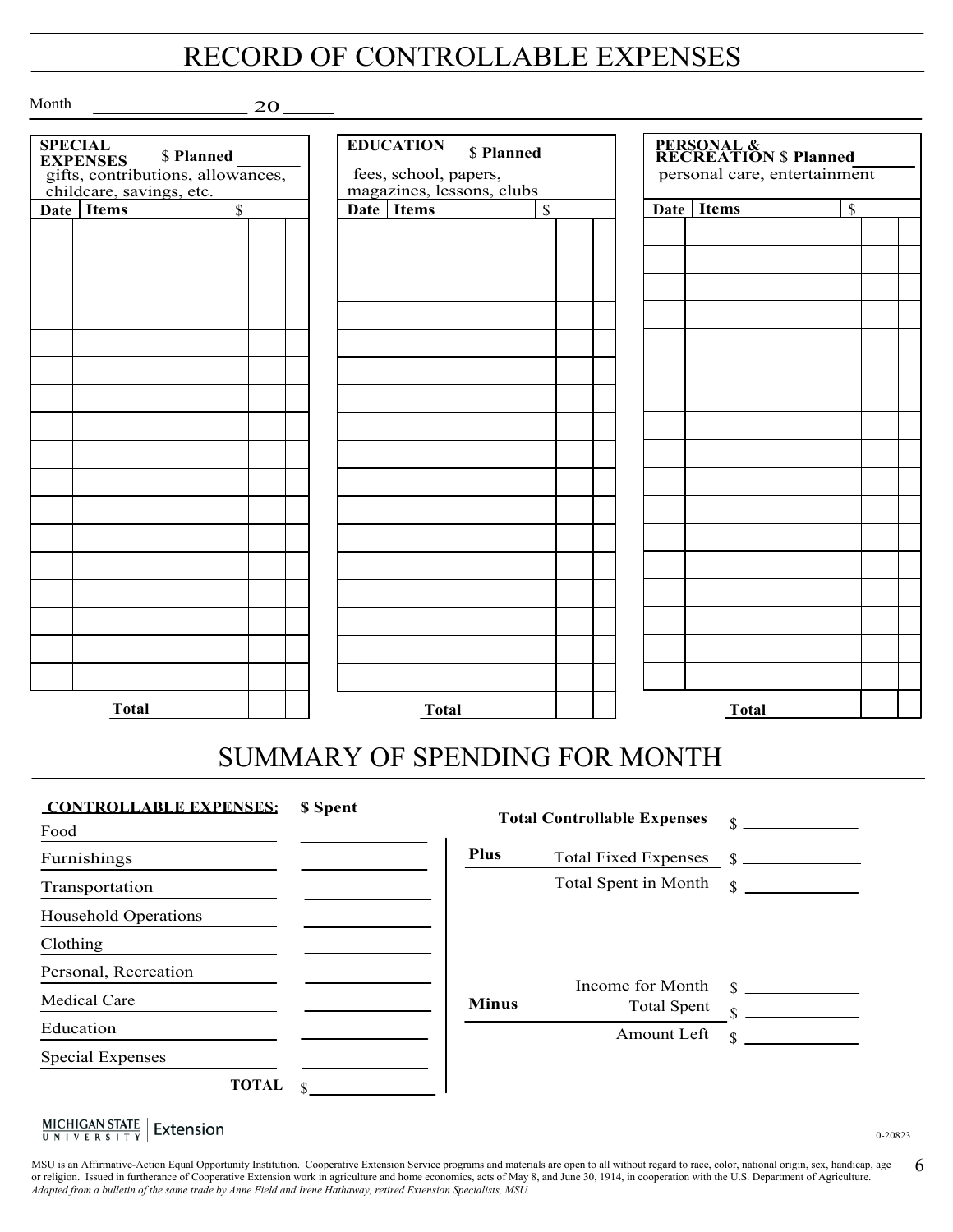# **Plug Spending Leaks Worksheet**

| Item (Examples)                                                             | Cost of<br>Item(s) | <b>Cost Per</b><br><b>Month</b> | <b>Cost Per</b><br>Year |
|-----------------------------------------------------------------------------|--------------------|---------------------------------|-------------------------|
| Soft drinks (2 each work day for 20 days)<br>from vending machine (example) | \$0.75             | \$30.00                         | \$360.00                |
| New clothes                                                                 |                    |                                 |                         |
| Long-distance phone calls                                                   |                    |                                 |                         |
| Snacks/convenience store purchases                                          |                    |                                 |                         |
| Eating out                                                                  |                    |                                 |                         |
| Coffee with friends                                                         |                    |                                 |                         |
| Magazines/books                                                             |                    |                                 |                         |
| Movies                                                                      |                    |                                 |                         |
| Video/DVD rentals                                                           |                    |                                 |                         |
| CDs/tapes                                                                   |                    |                                 |                         |
| Gifts                                                                       |                    |                                 |                         |
| Cable TV                                                                    |                    |                                 |                         |
| Cellphone                                                                   |                    |                                 |                         |
| Other                                                                       |                    |                                 |                         |
| Other                                                                       |                    |                                 |                         |
| Other                                                                       |                    |                                 |                         |
| Other                                                                       |                    |                                 |                         |



## smartaboutmoney.org

*It's time to get smart about your money.*